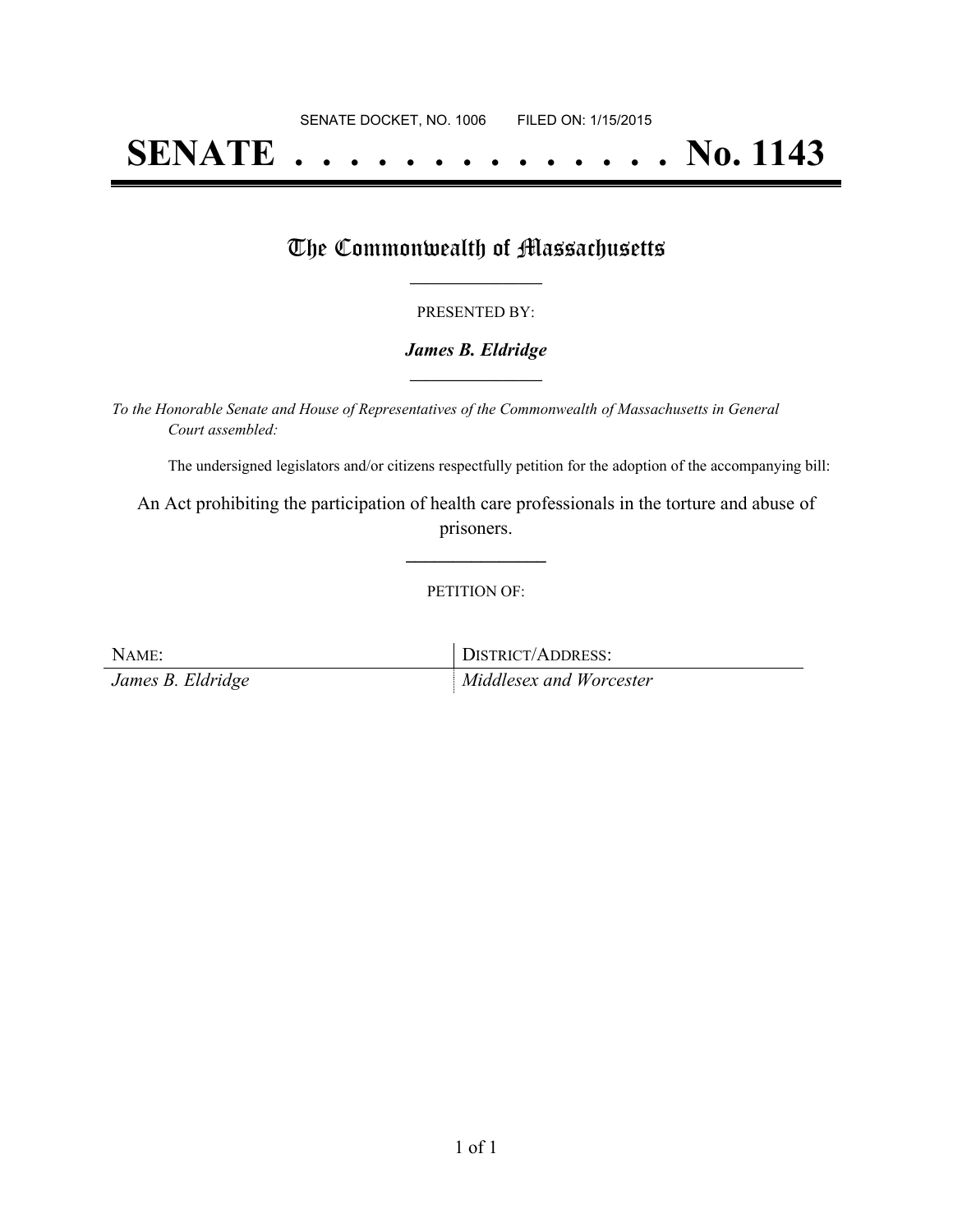#### SENATE DOCKET, NO. 1006 FILED ON: 1/15/2015

## **SENATE . . . . . . . . . . . . . . No. 1143**

By Mr. Eldridge, a petition (accompanied by bill, Senate, No. 1143) of James B. Eldridge for legislation to prohibit the participation of health care professionals in the torture and abuse of prisoners. Public Health.

### [SIMILAR MATTER FILED IN PREVIOUS SESSION SEE SENATE, NO. *1011* OF 2013-2014.]

## The Commonwealth of Massachusetts

**In the One Hundred and Eighty-Ninth General Court (2015-2016) \_\_\_\_\_\_\_\_\_\_\_\_\_\_\_**

**\_\_\_\_\_\_\_\_\_\_\_\_\_\_\_**

An Act prohibiting the participation of health care professionals in the torture and abuse of prisoners.

Be it enacted by the Senate and House of Representatives in General Court assembled, and by the authority *of the same, as follows:*

1 SECTION 1. Chapter 112 of the General Laws is hereby amended by inserting after

2 section 1B the following sections:-

3 Section 1C. As used in sections 1C to 1K, inclusive, the following terms shall, unless the

4 context clearly requires otherwise, have the following meanings:-

5 "Health care professional" means any person licensed, registered, certified, or exempt to

6 practice a health-related profession under the laws of the commonwealth of Massachusetts,

7 including but not limited to the following: chapter 111; chapter 111C; or sections 2, 3, 9C, 13,

8 23A, 23R, 24, 43, 51, 51 ½ , 66, 73C, 74, 87WWW, 89, 108, 118, 130, 138, 149, 163, 196, 211,

9 or 252 of chapter 112;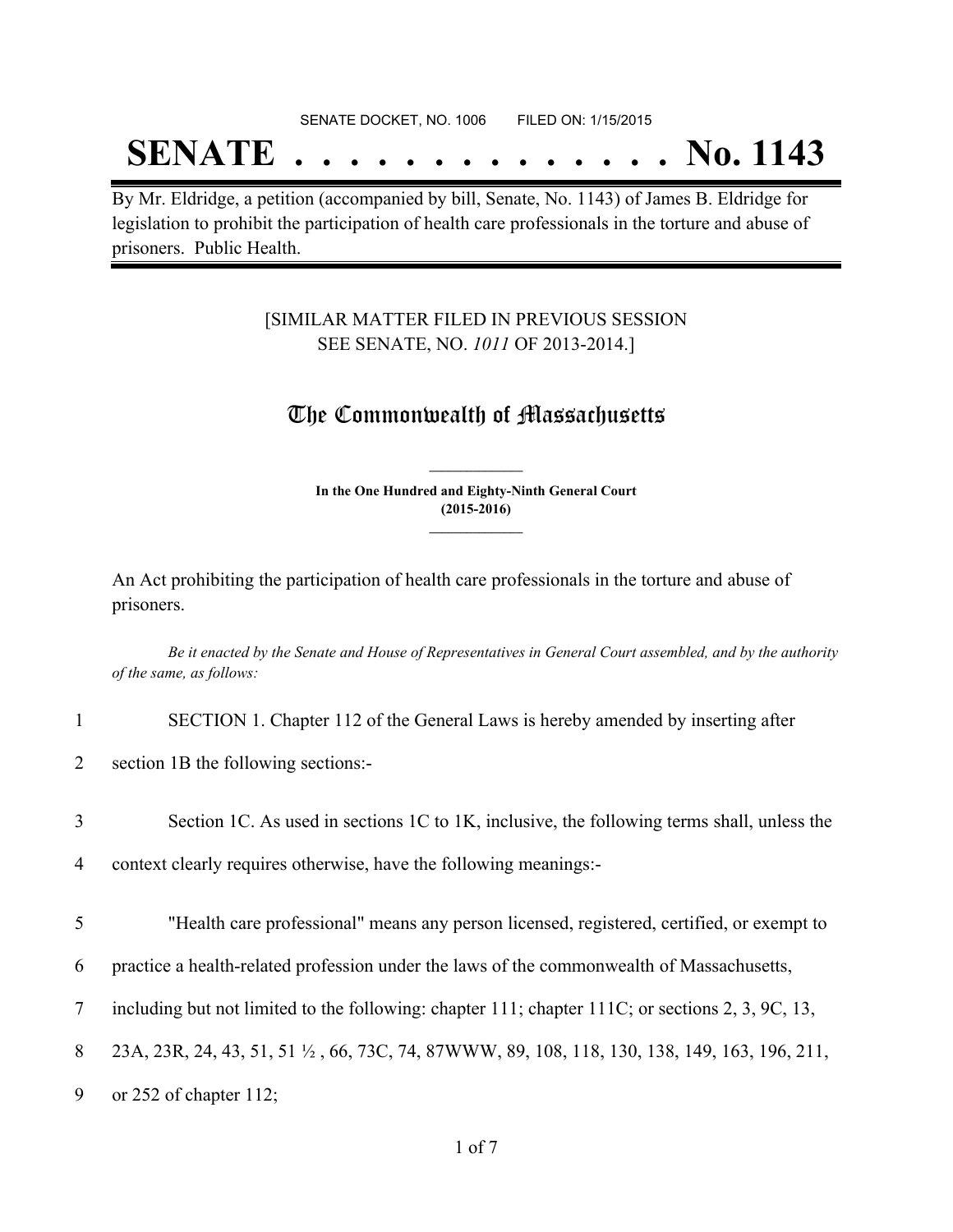"Torture" means any intentional act or intentional omission by which severe pain or suffering, whether physical or mental, is inflicted on a person for any of the following purposes: to obtain from the subject or from a third person information or a confession; to punish the subject for an act that the subject or a third person has committed or is suspected of having committed; to punish the subject or a third person for actual or suspected beliefs or membership in any group; to intimidate or coerce the subject or a third person; or for any discriminatory reason.

 "Abusive treatment" means (i) cruel, inhuman or degrading, treatment or punishment as defined by applicable international treaties and their corresponding interpreting bodies; (ii) cruel and unusual punishment as defined in the United States Constitution or the laws of Massachusetts; or (iii) any violation of subsection two of this section.

 "Prisoner" means any person who is being detained, incarcerated, or held involuntarily, whether by a government or non-government actor, entity, or official; and whether or not under color of law.

 To "adversely affect" a person's physical or mental health or condition does not include causing adverse effects that may arise from treatment or care when that treatment or care is performed in accordance with generally applicable legal, health and professional standards and for the purposes of evaluating, treating, protecting or improving the person's health.

 "Interrogation" means the questioning of a prisoner, whether by a government or non- government actor, entity or official, for purposes of: (1) law enforcement; (2) the enforcement of rules or regulations of a closed institution such as a jail or other detention facility, police facility, prison, immigration facility, or psychiatric or military facility; (3) obtaining military and national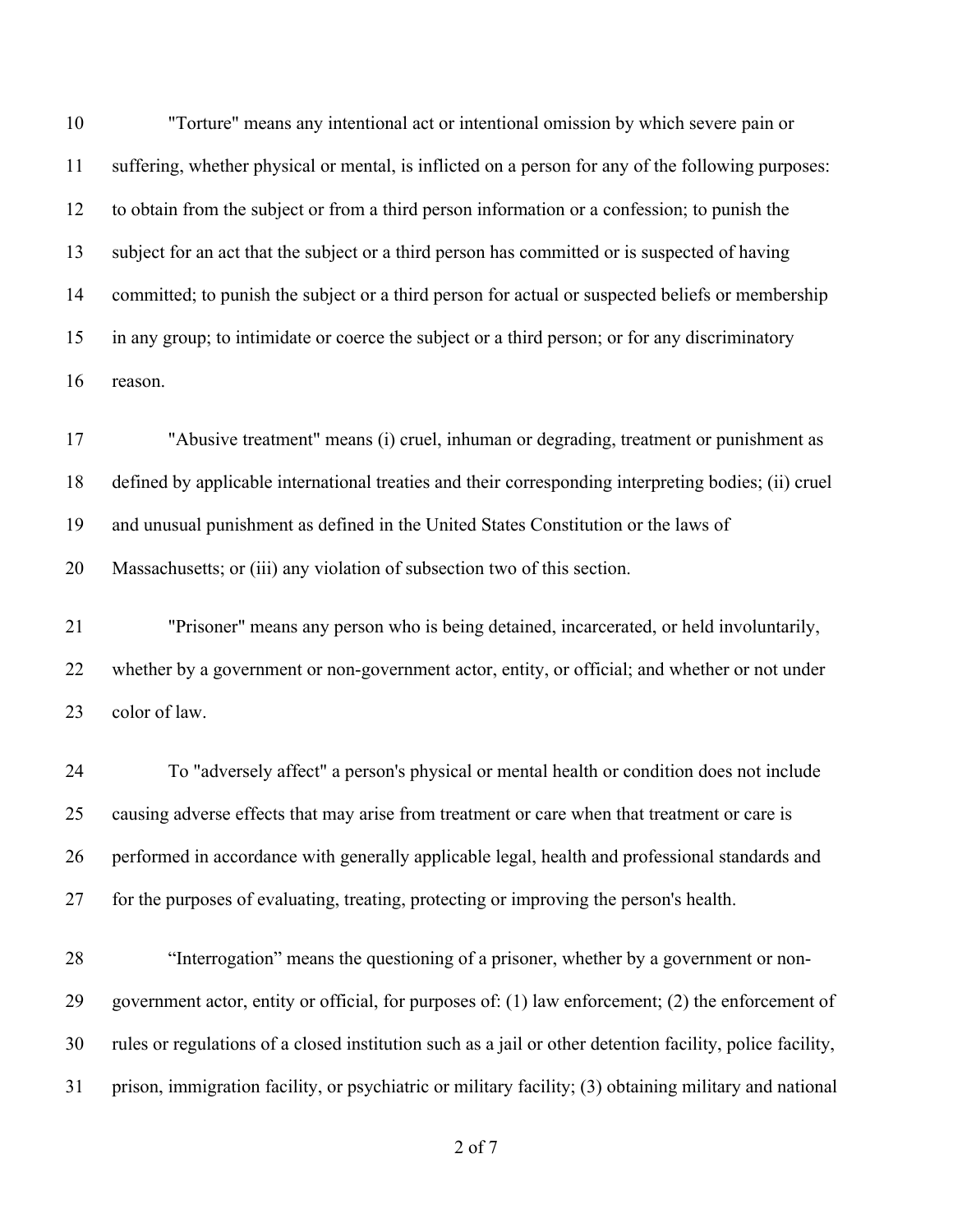| 32 | security intelligence; or (4) aiding or accomplishing any illegal activity or purpose. Questioning     |
|----|--------------------------------------------------------------------------------------------------------|
| 33 | by licensed health care professionals to assess the physical or mental condition of an individual      |
| 34 | for the exclusive purpose of providing care and treatment of that individual within the patient-       |
| 35 | provider relationship does not constitute interrogation.                                               |
| 36 | The terms "torture" and "abusive treatment" shall be interpreted in accordance with                    |
| 37 | applicable international treaties, principles and standards, as well as the decisions, observations    |
| 38 | and recommendations of the corresponding interpreting bodies.                                          |
| 39 | Section 1D. No health care professional shall:                                                         |
| 40 | (a) apply his or her knowledge or skills in relation to, engage in any professional                    |
| 41 | relationship with, or perform services using his or her knowledge and skills in relation to any        |
| 42 | prisoner except for:                                                                                   |
| 43 | (i) the purpose of evaluating, treating, protecting, or improving the physical or mental               |
| 44 | health of the prisoner within a patient-provider relationship; or                                      |
| 45 | (ii) situations permitted by paragraphs (a), (b) or (c) of section $1F$ .                              |
| 46 | (b) engage, directly or indirectly, in the torture or abusive treatment of a prisoner, nor             |
| 47 | participate in, incite, assist in, plan or design, or conspire to commit torture or abusive treatment. |
| 48 | This general prohibition includes, but is not limited to:                                              |
| 49 | (i) providing means or knowledge with the intent to facilitate the practice of torture or              |
| 50 | abusive treatment;                                                                                     |
| 51 | (ii) permitting his or her knowledge, or the clinical findings, treatment or health records            |
| 52 | regarding a prisoner, to be used in the process of torture or abusive treatment;                       |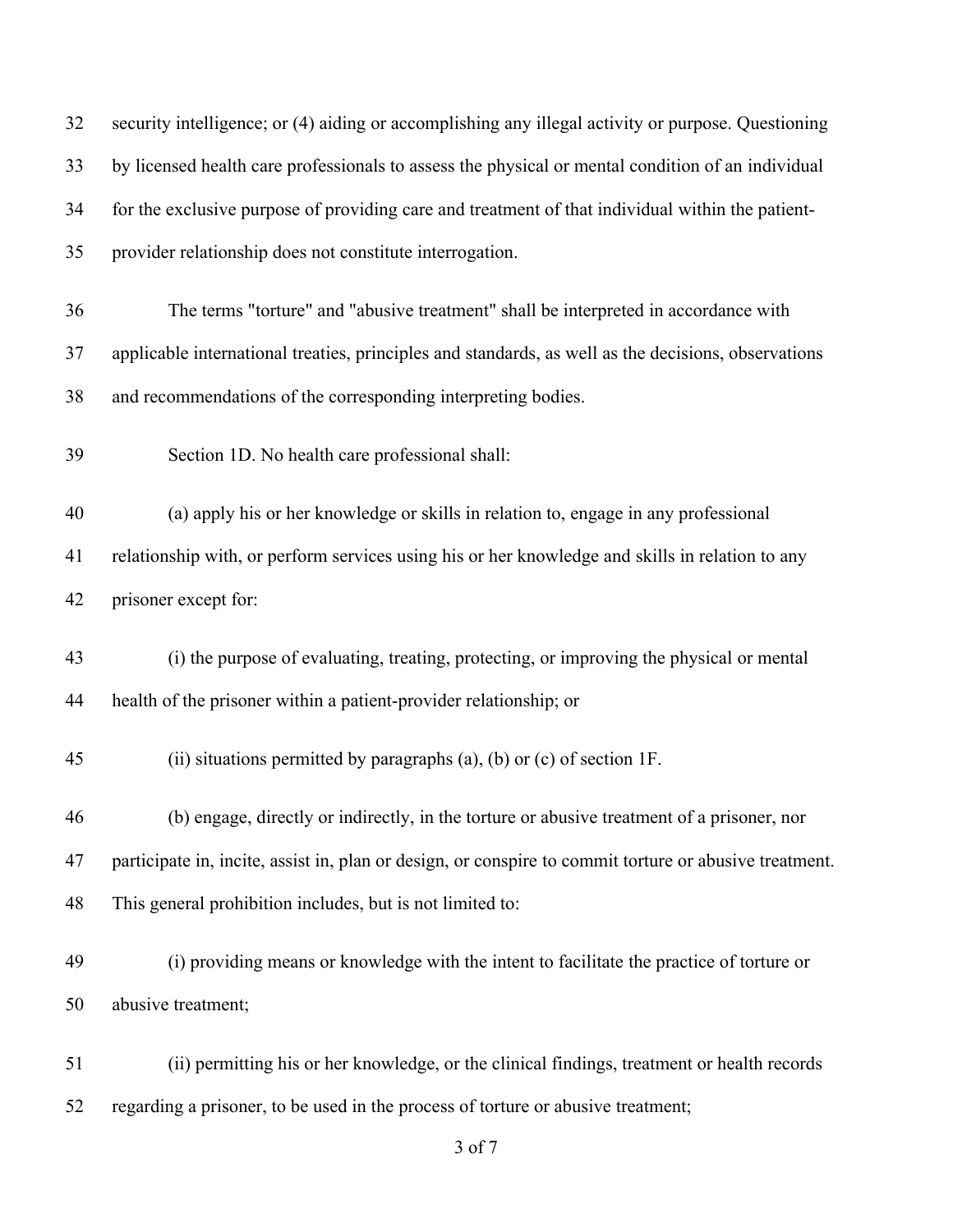| 53 | (iii) examining, evaluating, or treating a prisoner to certify whether torture or abusive            |
|----|------------------------------------------------------------------------------------------------------|
| 54 | treatment can begin or be resumed;                                                                   |
| 55 | (iv) being present while torture or abusive teatment is being administered;                          |
| 56 | (v) omitting indications of torture or abusive treatment from records or reports; or                 |
| 57 | (vi) altering health care records or reports to hide, misrepresent or destroy evidence of            |
| 58 | torture or abusive treatment;                                                                        |
| 59 | (c) use his or her knowledge or skills in any way to help create conditions of                       |
| 60 | confinement, incarceration or detention designed to harm, weaken, break down, exhaust or             |
| 61 | otherwise impair a prisoner;                                                                         |
| 62 | (d) use his or her knowledge or skills to further or facilitate the punishment, intimidation,        |
| 63 | or coercion of a prisoner, except as permitted by paragraph (a) or (b) of section 1F;                |
| 64 | (e) use his or her knowledge or skills in any way to assist in the detention or incarceration        |
| 65 | of a prisoner when such assistance may adversely affect the prisoner's physical or mental health,    |
| 66 | except as permitted by paragraph (a) or (b) of section 1F; or                                        |
| 67 | (f) participate in the interrogation of a prisoner, including, but not limited to, being             |
| 68 | physically present in the interrogation room, having the ability to see or hear what is taking place |
| 69 | in the interrogation room by any technical means or methods, asking or suggesting questions,         |
| 70 | advising on the use of specific interrogation techniques, monitoring the interrogation, or           |
| 71 | medically or psychologically evaluating a person for the purpose of identifying potential            |
| 72 | interrogation methods or strategies. However, this paragraph shall not bar a health care             |
| 73 | professional from assessing the competency or sanity of a prisoner in connection with his or her     |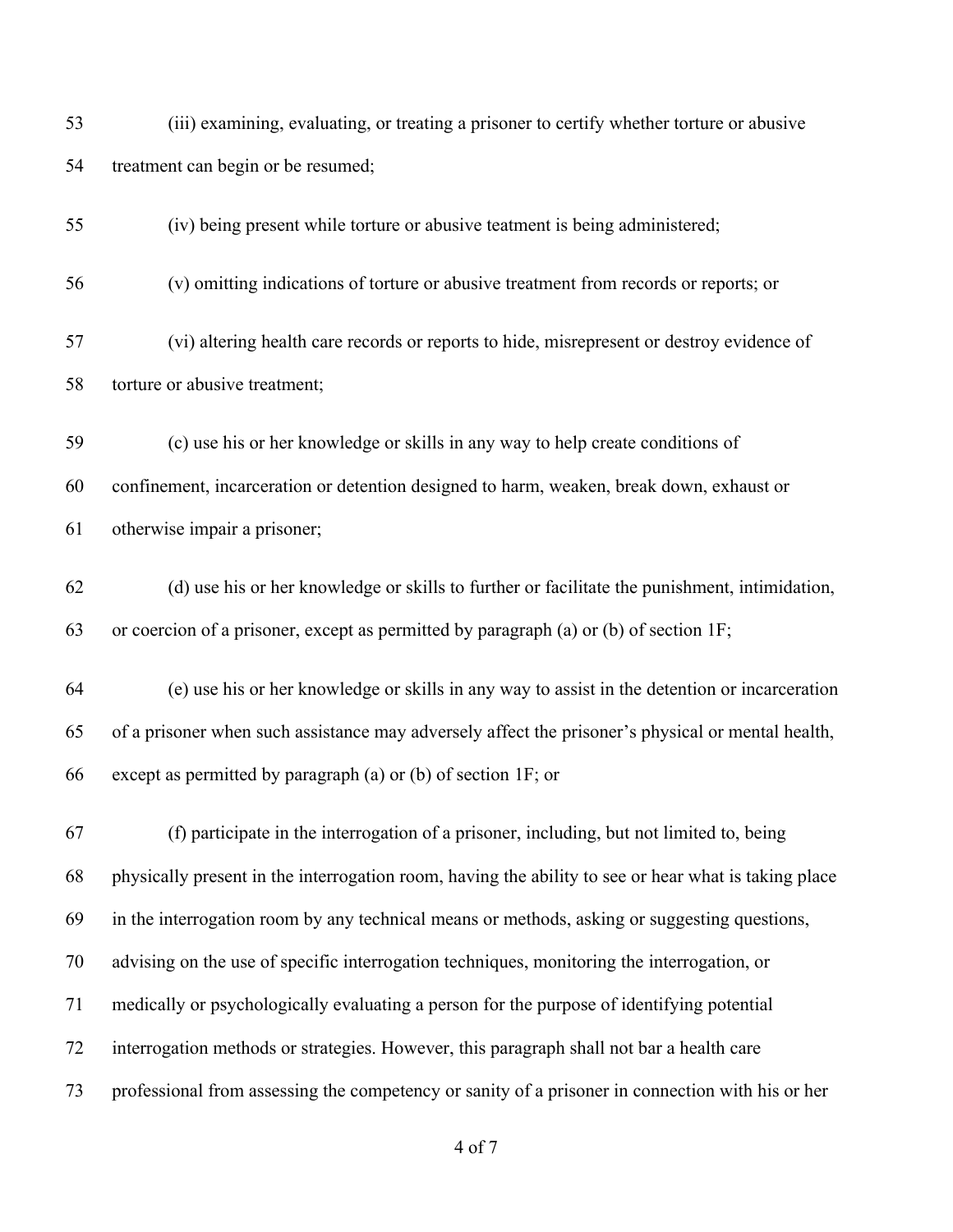participation in a matter authorized by paragraph (a) section 1F or from engaging in conduct permitted under paragraph (d) of section 1F.

| 76 | Section 1E. Every health care professional who uses his or her knowledge or skills in               |
|----|-----------------------------------------------------------------------------------------------------|
| 77 | relation to a prisoner shall do so in a way consistent with generally applicable legal, health and  |
| 78 | professional standards, including but not limited to those pertaining to the confidentiality of     |
| 79 | patient information. In all clinical assessments relating to a prisoner, whether for therapeutic or |
| 80 | evaluative purposes, health care professionals shall exercise their professional judgment           |
| 81 | independent of the interests of a government or other third party.                                  |
| 82 | Section 1F. A health care professional may engage in the following conduct, so long as it           |
| 83 | is consistent with legal and professional standards; it does not adversely affect the physical or   |
| 84 | mental health or condition of an individual; it does not violate section 1D and 1E; and it is not   |
| 85 | otherwise unlawful:                                                                                 |
| 86 | (a) participate in or aid the investigation, prosecution, or defense of a criminal,                 |
| 87 | administrative or civil matter;                                                                     |
| 88 | (b) participate in acts to restrain or temporarily alter the physical or mental activity of a       |
| 89 | prisoner, where necessary for the physical or mental health or safety of the prisoner or for the    |
| 90 | safety of other prisoners, or persons directly caring for, guarding or confining the prisoner;      |
| 91 | (c) conduct human subject research in accordance with all safeguards for human subjects             |
| 92 | required by Massachusetts, federal and international law, including but not limited to the          |
| 93 | informed consent of the subject and institutional review board approval;                            |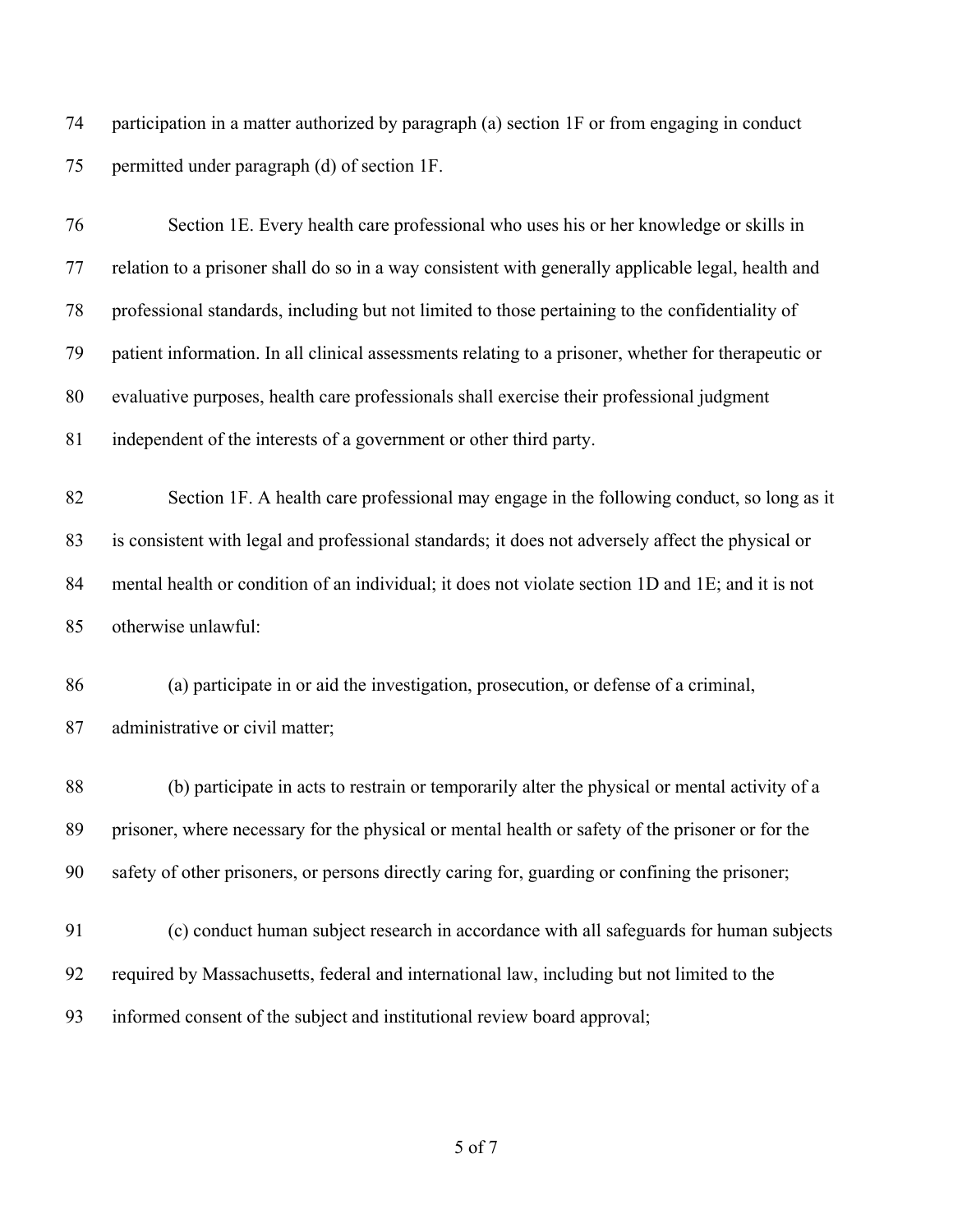| 94  | (d) conduct training related to the non-abusive interrogation of prisoners solely for one or       |
|-----|----------------------------------------------------------------------------------------------------|
| 95  | more of the following purposes, provided that such training is not specific to ongoing or          |
| 96  | anticipated interrogations:                                                                        |
| 97  | (i) assessing a physical or mental illness or condition of a person subject to interrogation;      |
| 98  | (ii) assessing the possible physical and mental effects of particular techniques and               |
| 99  | conditions of interrogation; and                                                                   |
| 100 | (iii) developing effective, non-abusive interrogation strategies.                                  |
| 101 | Section 1G. A health care professional who has reasonable grounds, based on more                   |
| 102 | information than is publicly available, to believe that torture, abusive treatment or conduct in   |
| 103 | violation of this section has occurred, is ongoing, or will take place in the future shall         |
| 104 | immediately report such conduct to:                                                                |
| 105 | (a) a government agency that the health care professional reasonably believes has legal            |
| 106 | authority to investigate, prevent or punish the continuation of torture or abusive treatment of a  |
| 107 | prisoner or conduct in violation of this section and is reasonably likely to attempt to do so; and |
| 108 | (b) in the case of an alleged violation by a health care professional licensed under the           |
| 109 | laws of Massachusetts, the appropriate licensing authority.                                        |
| 110 | Section 1H. It shall be a violation of this section if the health care professional knew or        |
| 111 | reasonably should have known his or her conduct is of the kind prohibited, and regardless of       |
| 112 | whether he or she is acting in his or her professional capacity. If a health care professional is  |
| 113 | denied access to the information necessary to ascertain whether torture or abusive treatment has   |
|     |                                                                                                    |